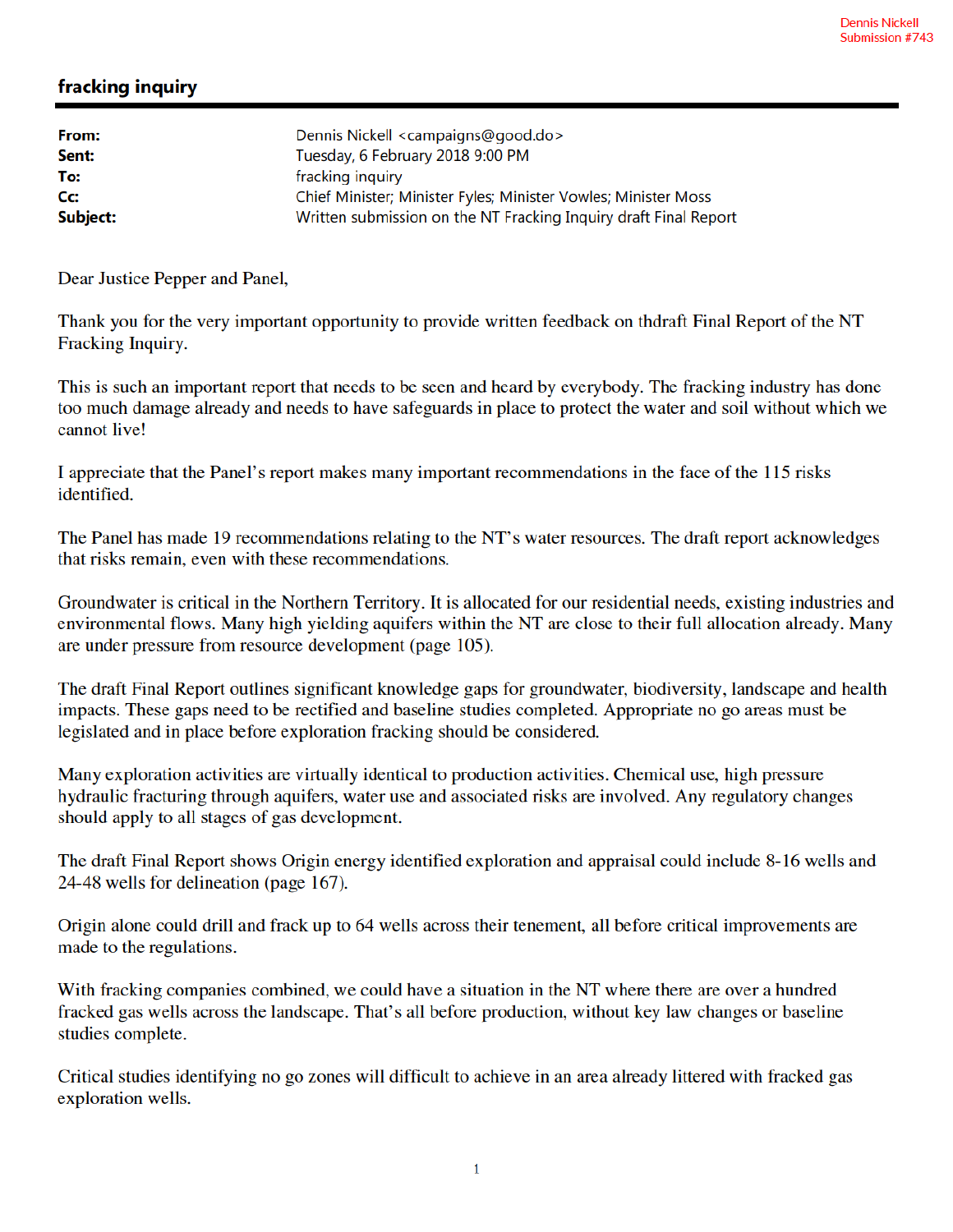I support the swath of new regulations and legislation required to try and protect landholders and water. However, that work needs to happen before the oil and gas industry is permitted to start fracking in the Northern Territory again.

The below critical recommendations must be improved and work completed BEFORE EXPLORATION fracking takes place.

Recommendation 5.1 (Enforceable code of practice for abandonment of onshore gas wells)

Recommendation 5.6 (Wastewater management framework)

Recommendation 7.1 (Water Act amended for shale extraction licence and payment for water)

Recommendation 7.4 (Strategic regional environmental and baseline assessment (SREBA), including a regional groundwater model, be developed and undertaken)

Recommendation 8.4 (Fire management plan and 10 year baseline assessment)

Recommendation 9.2 (Code of practice be developed and implemented for monitoring, detection and reporting of methane emissions)

Recommendation 10.1 (Human Health Risk Assessment prepared and approved)

Recommendation 12.11 (Social impact management plan) This recommendation should also be extended to allow for the legal right to say 'no' to fracking.

Recommendation 14.1 (Design and implement a full cost recovery system for fracking regulation)

Recommendation 14.16 (Legislation to regulate seismic surveys, drilling, hydraulic fracturing, and well abandonment)

Recommendation 14.18 (Fit and proper person test)

Recommendation 15.1 (Strategic regional environmental and baseline assessment (SREBA) undertaken and no go zones implemented)

In the NT there is a saying, "Once you frack you can't go back." Exploration fracking is no different. The studies, legal improvements and no-go zones suggested by the panel are critical. They must be actioned before any further fracking exploration.

Let's not wait until the production phase to put in place critical new regulations and laws. We must avoid delays to the protection of the Northern Territory's water, landscapes and people.

Please protect the planet, it is the only one that provides us with the water, food and air that we all need.

Thank you for considering my feedback on this critical matter for the future of the Northern Territory.

Yours sincerely, Dennis Nickell Kangaroo Valley, New South Wales, 2577, Australia